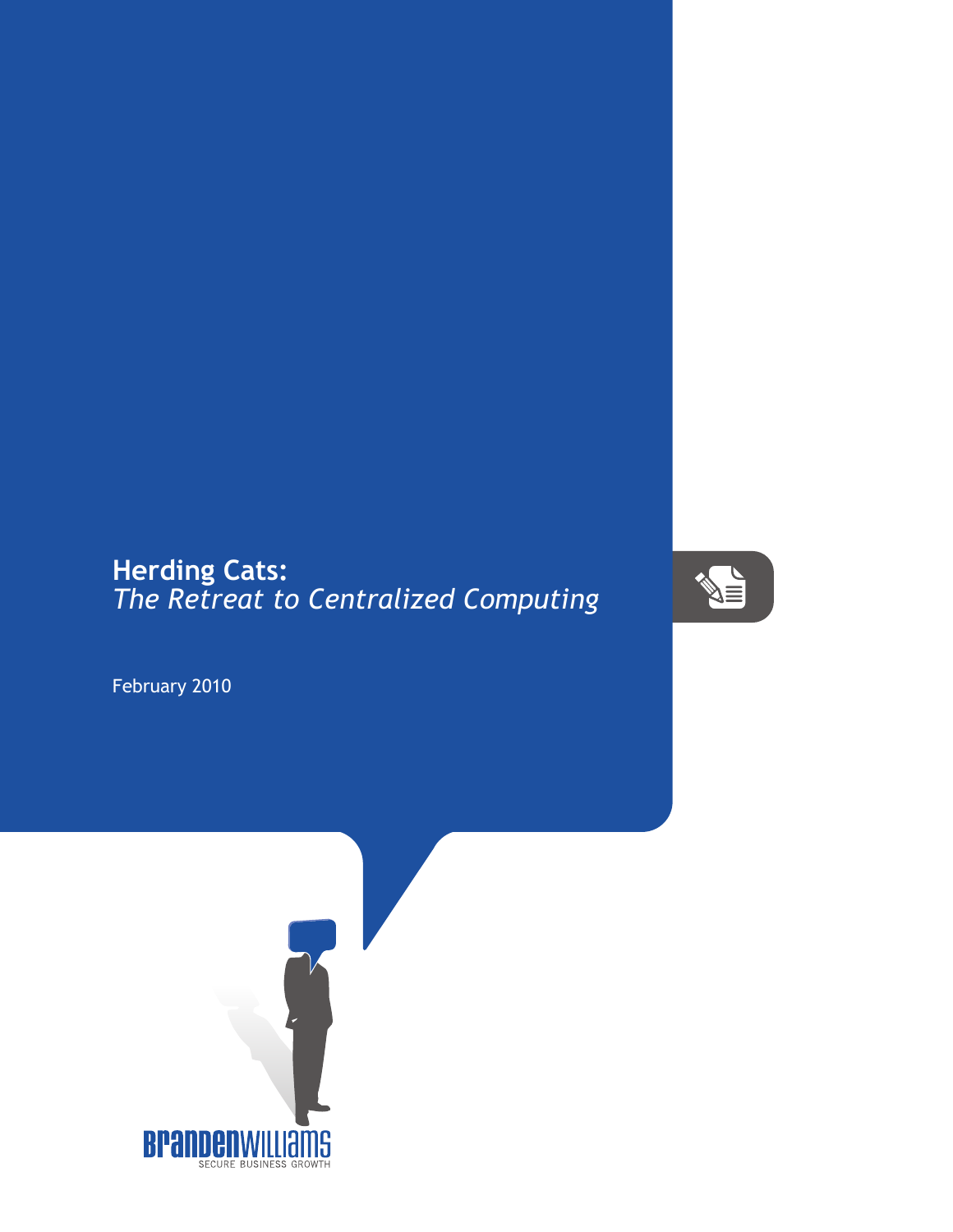It's happening again! History always has a funny way of repeating itself. I'm not talking about hip huggers being rebranded as "low-rise jeans," or the recurrence of bell bottoms (oh please tell me that the pastel t-shirt and white sport coat with the sleeves pushed up is coming back soon), but taking computing full circle.

Computing resources were precious and expensive when they began to integrate themselves into the lives of universities and some forward thinking companies. Computers filled rooms that were less powerful than the laptop on which I am writing this column. Terminals on desks were simply "dumb" interfaces to these powerful (at the time) machines, and the home computer didn't even exist. Who had the money? And what would you do with it?

As time progressed, and Moore's Law was repeatedly demonstrated, computers got smaller, cheaper, and more powerful. In our information economy, it's rare to find a skilled worker in her office without a computer. The trend is pushing more toward mobile computing and away from desktop devices, and data leakage is a serious problem.

Large companies are now looking at the IT resources they have amassed and realizing that there are significant sums of money tied up in idle resources consuming power, cooling, management, and bandwidth. Couple that with the push for mobility in the workforce and the ubiquity of computing devices, and we are now seeing a trend emerge that pushes companies and users to centralize their data and resources.

In comes cloud computing, the new "solution" to all of our problems, and ironically very similar to how computing used to be done in the good old days. Cloud computing means different things to different people, but for the purposes of this column let's define it as an on-demand pool of computing resources that can be made globally accessible.

From a server perspective, its shows IT shops how to dramatically reduce provision time, power and cooling requirements, and a potential to increase security virtually through advanced infrastructure concepts like VMware, EMC, and Cisco's recent partnership Acadia promises to deliver through the Vblock solution. It's also a way to allocate costs more closely in line on a per transaction basis, thus paving the way for true utility computing. Pay for resources only when you use them, more in peak periods, and pay only what it costs to directly process the data you are targeting.

From a desktop perspective, it promises companies centralized control over their data and systems by providing gateways to these systems through virtual desktops. Imagine as a worker being given \$2,000 to procure a laptop and accessories of your choosing, and then provisioned a virtual desktop to house software, email, and intellectual property. Properly configured, the data may actually never leave the cloud, and a stolen laptop is just that--a stolen laptop. Not a lawsuit waiting to happen.

From a business continuity and disaster recovery perspective, the cloud provides inexpensive, on-demand resources that you really can't find anywhere else. Imagine a massive power outage like we saw in 2003 in the northeast hitting again, and data centers are quickly able to transfer processing to the cloud, thus ensuring that the business continues to operate even if the generators run out of fuel. All this at a fraction of the cost of having a hot site ready to go in case of emergency.

Regardless of the angle you take, it represents a move back to centralized computing. Applications and data can now live deep in the core of a network as opposed to on hundreds or thousands of desktops and laptops throughout the world.

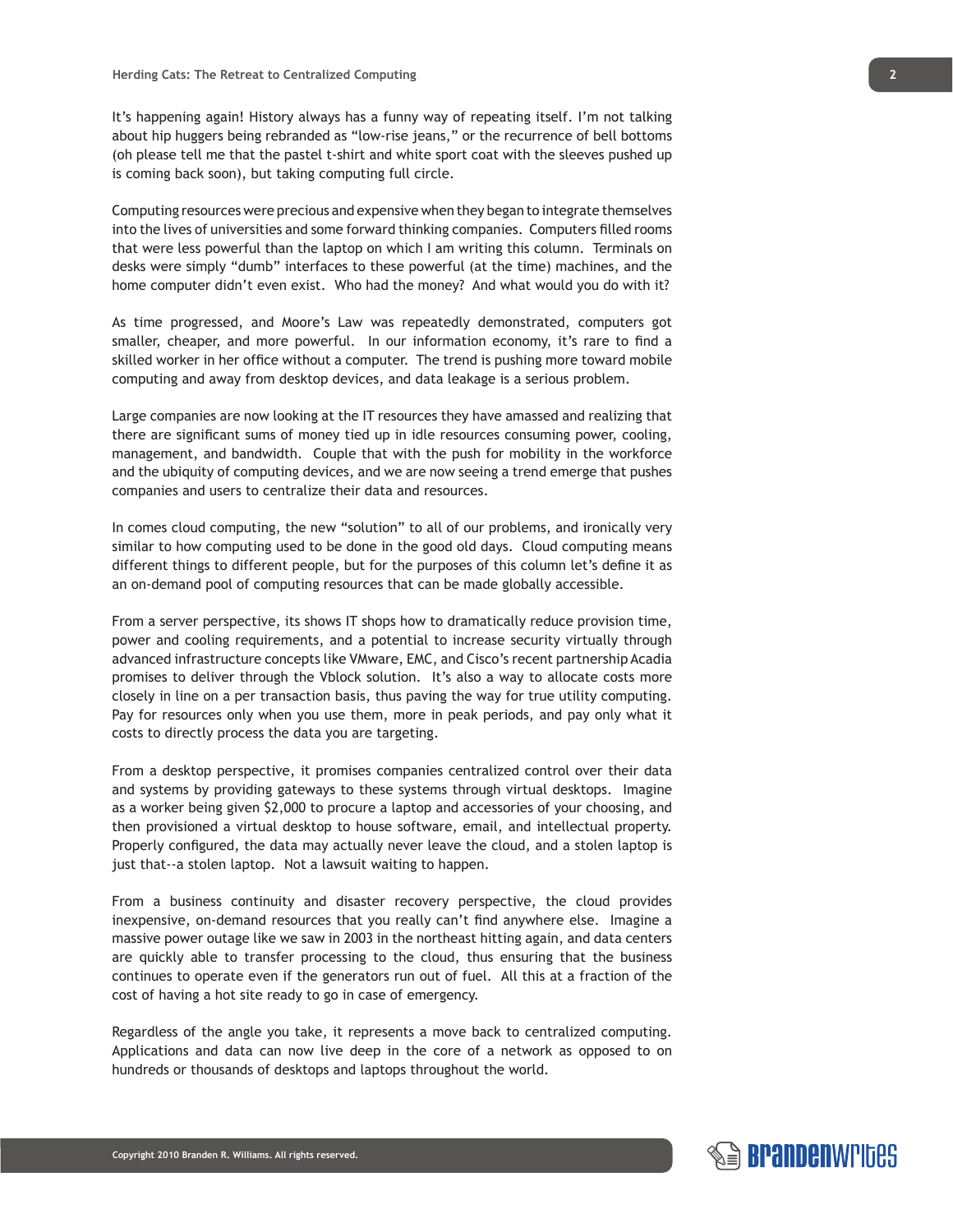So when do you take cloud computing seriously? Today, I hope. There is much to gain from using cloud computing as part of your service delivery strategy, provided that you use the right version of it in the right situation. Remember, if cloud computing is a square peg, don't try to jam it into a round hole. IT managers have to understand the costs associated with an investment, and more importantly the break even point at which you recover your investment. Security professionals need to work closely with IT managers to ensure that costs associated with securing this infrastructure are properly accounted for, and the appropriate controls are implemented based on the risk associated with the systems.